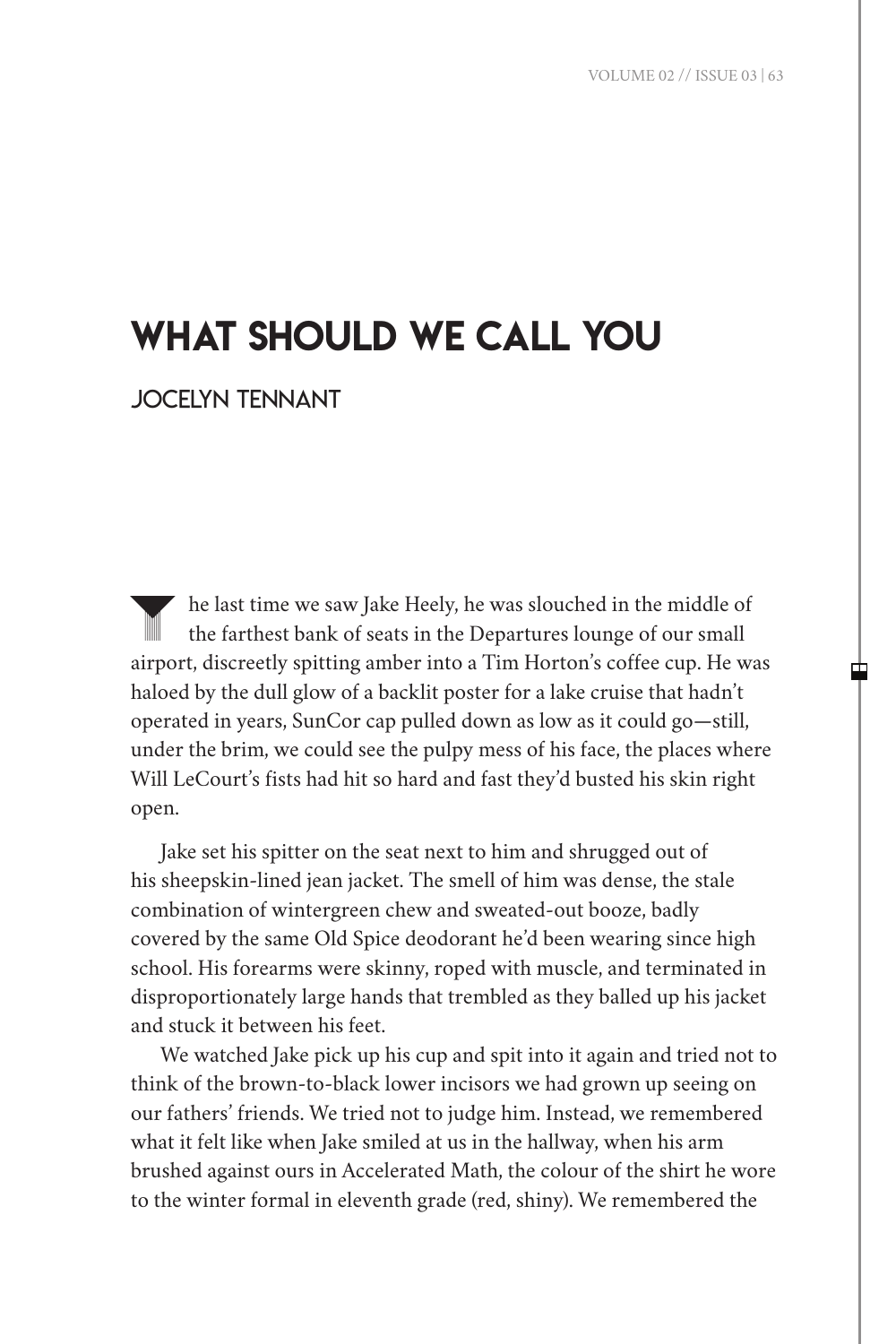way he'd get breathless with excitement when he talked about Manchester United and Green Day and the bike jumps he'd built in the lot behind his house.

An electronic whine split the silence and flight attendant stepped up to the counter with a microphone to her lips. The flight to Calgary was delayed—intermittent weather patterns, could be up to four hours. Groans filled the terminal. A middle-aged woman stormed up to the desk, practically spitting, her rolling suitcase dragging pathetically on its side behind her.

It was then that Jake Heely started to cry.

Last night—Friday night—we filled O'Connell's pub to capacity. It was cold outside, double-digits below zero, and the relative warmth of the bar made people conspiratorial and loose. Bulky winter jackets slipped from the backs of chairs to rest on a floor that was perpetually wet with tracked-in snow and sloshed drinks.

囯

Will LeCourt was there in the far corner, as he was every Friday, propped up by a pool cue and reminiscing about high school to anyone who would listen. He was good looking, despite the thinning hair he hid beneath a worn Oilers hat and the way his shirt strained against his midsection. He was in the middle of a rant about an unfairly ref-ed game when the front door opened and in walked Jake Heely.

We watched Will watch Jake walk to the bar and slide onto a stool. Without meeting the bartender's eyes he ordered the cheapest beer and set a worn leather wallet on the bar top. We had heard that his father had passed away. We had heard that Jake had been in town for a while, keeping a low profile, spotted at the 7/11 or the BCL or the Esso on Cook, filling up his Dad's old truck. Some of our parents were at the service, said Jake didn't wear a suit. *That Heely boy*, they said. *Whatever happened to his sister?*

Jake's foot tapped restlessly against the bottom of the barstool. His blonde hair feathered out from under his cap, a bad cut noticeable even from across the room. We waited, all of our human sounds muted until only a tinny pop song remained to fill the silence. Will delicately set down his pool cue, quiet against the felt, and drained his beer. With wet lips he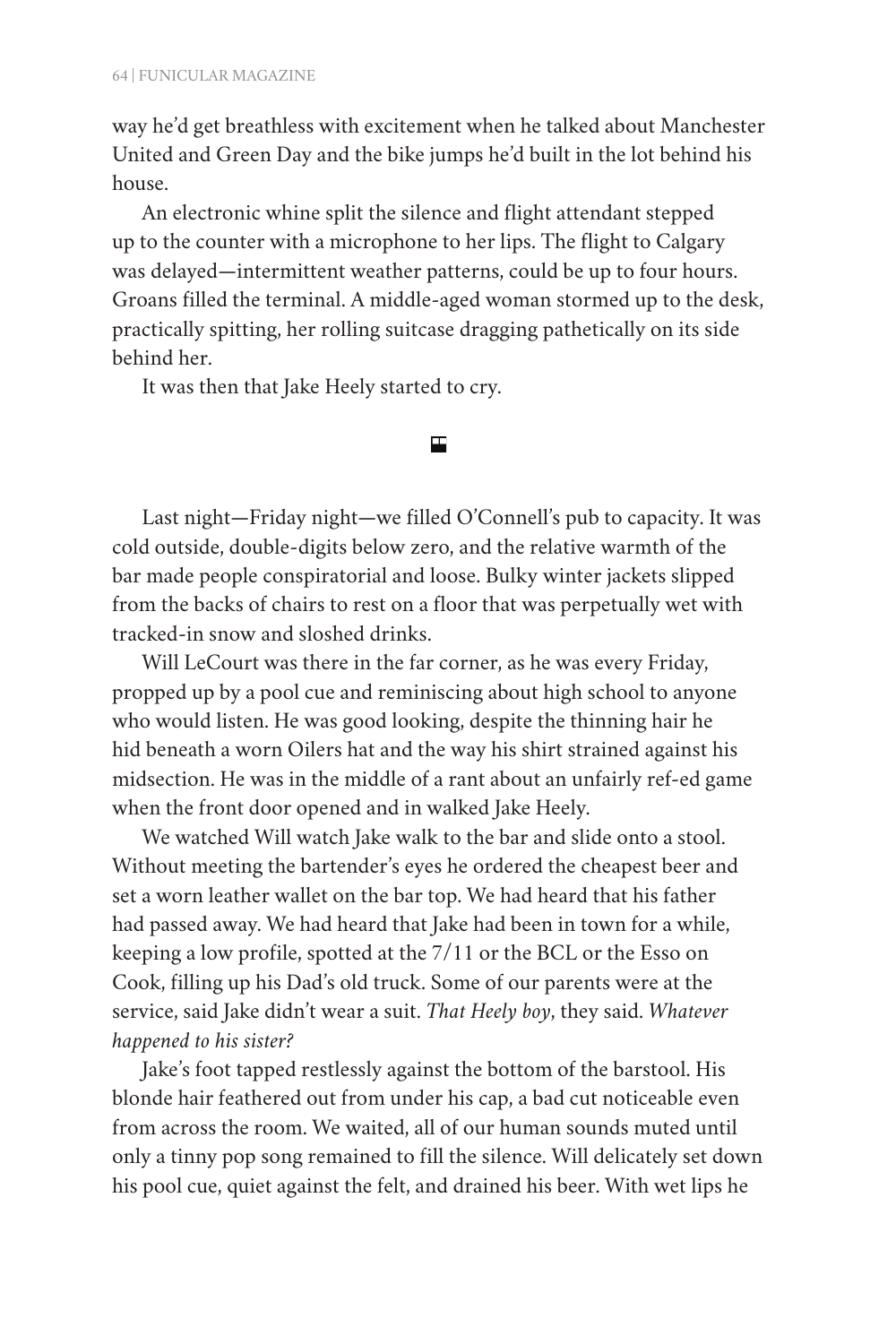中

handed the glass to his friend and crossed the room, body radiant with predatory grace.

We stepped out of his path. We said nothing. We were a gauntlet of still hands, terrible anticipation.

Will draped a meaty arm across Jake's shoulders, almost tenderly. *Been a long time.*

Jake didn't turn, just jerked his body out from under Will's.

Will stepped back. *What are you thinking, coming here?*

Jake again said nothing. Will paused for a moment, anger written in his shoulders, then in one swift movement he kicked the stool out from under Jake, who stumbled but managed to stay on his feet. His beer smashed on the floor, flooding over the tops of his boots. We melted away from him, silent, hearts hammering.

Will stuck his hands into his pockets, but the indifference of that gesture couldn't counteract the tension in every muscle, the readiness that flickered up his arms. Jake's eyes were all but hidden by his hat, but we could see his teeth working away at his bottom lip. He leaned forward and spat heavily on the floor just in front of Will's feet, then pulled a tenner out of his wallet for his spilled beer and headed for the door.

We couldn't hide our disappointment and we made it known. We let our tongues loose, cracked them like whips against the back of Will's neck. He spun on his heel and we cheered. He crossed the room and slammed through the door into the cold and we followed, clutching each other with wide eyes. We stepped outside a moment behind him, just in time to see Jake fall to the ice, nose already bloody. His hat had flown off and his hair was sweat-plastered to the oblong shape of his skull.

Will cracked his neck like a thug in a mobster movie. *Big mistake coming back here, bud*. His words bubbled with a laugh that fell frozen to his feet.

Jake struggled to stand but his boots couldn't get a purchase on the ice. He rolled over and pushed himself up onto his hands and knees. Before he could get up Will kicked him hard in the ribs and he crumpled again.

We found our minds drifting back to high school as we watched Will's body collide again and again with Jake's. The night this stone—now finally finding its target—was thrown. A party at Jake's, parents away. Will got his hands on a keg. Marissa Heely, then only fifteen, permitted to join the festivities provided she stay out of the way. We drank, we puked off the deck, we passed out in the living room in a tangle of limbs. Some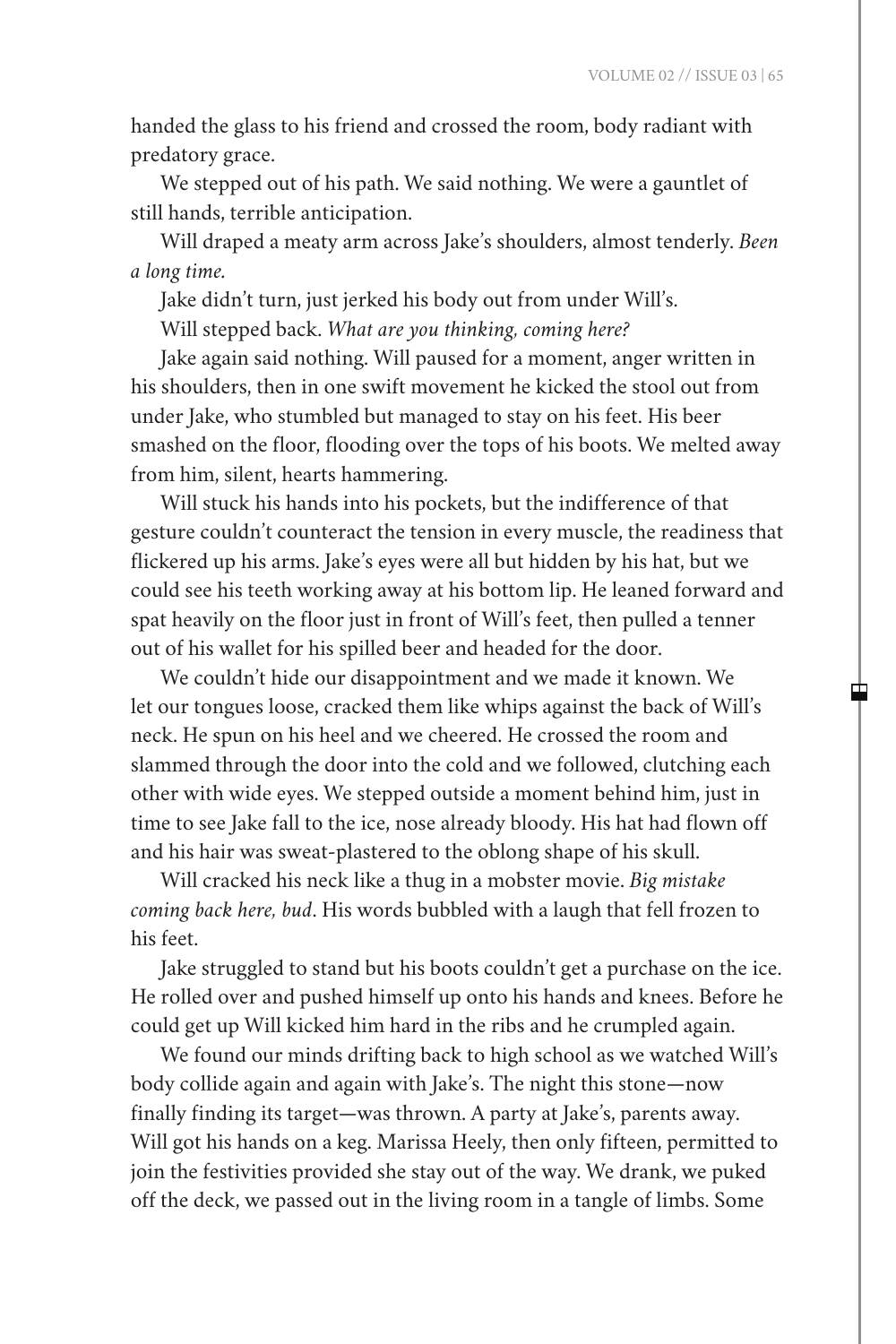of us saw Jake go up to his room around two. Some of us saw Will lead a stumbling Marissa up the same stairs nearly an hour later. By morning we were gone, and so we saw nothing else. But we know that the boys and Marissa woke to a trashed house. We know that Marissa cooked them breakfast—eggs, over easy. From there the story split in two. There were the things we knew and the things we heard. Over time the things we heard from Will became the things we knew. Marissa disappeared to another city, to an aunt's house, a new high school. We considered the matter settled, but Jake remained, full of scorn, every day screaming our guilt at us in different ways. He wrote it in letters to attorneys, to our principal, to each of us. He wore it in his body, in his eyes. Then, one day at the end of spring, he vanished with the last patches of melting snow. He left about as much behind—the stories and speculation, and the grey smoke of something like guilt that would continue to hang over us, its weight shifting from shoulder to shoulder.

## 囯

All told, the fight barely lasted five minutes. Long enough for Will to straddle Jake and hammer his face into ribbons. Long enough for first, second, third blood to be drawn. Long enough for us to realize how easy it would be for Jake to never get up off that ice. We groaned and cheered and even whispered *someone should do something*.

Finally someone did. The bartender pulled Will up and pushed him back into the pub. Jake got to his feet, blood coursing from his nose, his mouth, everywhere. Blood, freezing as it dripped from his chin.

He found his hat in a pile of dirty snow and crammed it back over his matted hair, turned and staggered down the street with his hands in his pockets. We watched him go.

## 囯

We watched him now, ruined face in calloused hands, furiously swiping at the tears that ran down his cheeks. He wanted to be gone. We wanted him gone, too. We didn't like to think about Marissa Heely, fifteen, and what went through her mind as she cooked breakfast for Will